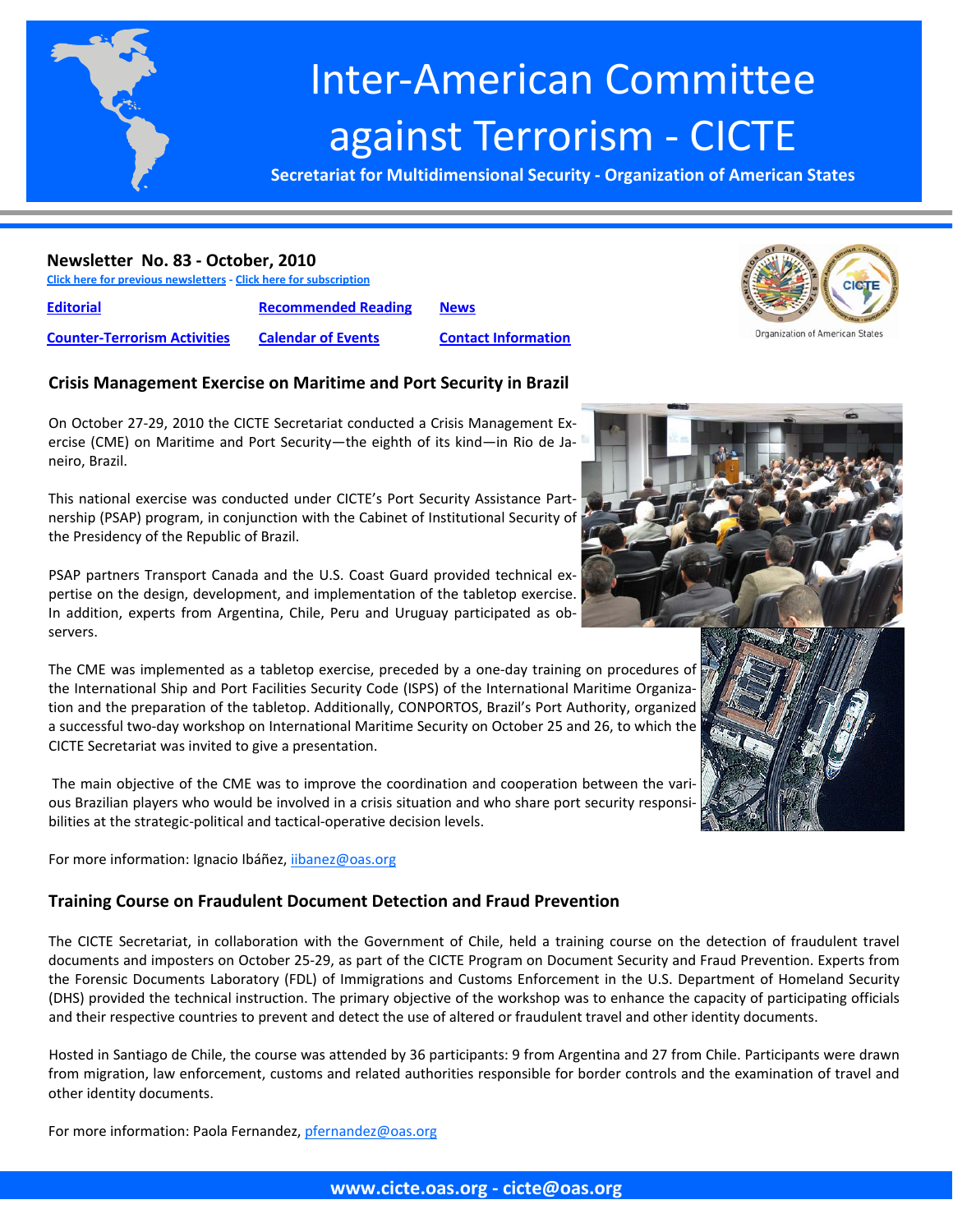<span id="page-1-0"></span>

Editorial Counter-Terrorism Activities [Recommended](#page-5-0) Reading Calendar of Events [News](#page-7-0) Contact [Information](#page-10-0)

## **Counter‐Terrorism Activities**

#### **Crisis Management Course on Aviation Security – Asuncion, Paraguay, October 11‐15**

The CICTE Secretariat, through its Aviation Security program, in conjunc‐ tion with Paraguay's National Directorate of Civil Aviation (DINAC) organ‐ ized a "Crisis Management Course" in Asuncion, Paraguay from October 11 to 15. Minister Ricardo Scavone, National Point of Contact of Paraguay to CICTE, was present at the inaugural ceremony. The course, delivered by the United States Transport Security Administration (TSA) instructors, brought together 20 mid to senior level aviation‐management and other government officials with the objective of providing them with the knowl‐ edge and skills needed to develop and implement sound crisis manage‐ ment procedures. The training was highly interactive. Case studies, inter‐ active discussions and comprehensive simulation exercises were used to illustrate effective crisis management concepts and principles.



For more information: Shevaun Culmer, sculmer@oas.org

#### **CICTE Scholarships for ICAO Workshop: National Inspectors Course in Argentina, October 18‐26, 2010**

The CICTE Secretariat, through its Aviation Security program, issued 6 scholarships to aviation security officials from Bolivia, Chile, Co‐ lombia and Paraguay for their participation in the ICAO Aviation Security National Inspectors Course in Argentina from October 18 to the 26th 2010. This course was developed to provide aviation security personnel with the knowledge and skills to enable them to plan, coordinate, and conduct quality control measures within their State's airports ‐utilizing Annex 17 of the Chicago Convention on Inter‐ national Civil Aviation (1944) and ICAO methodology in accordance with approved programmes.

For more information: Shevaun Culmer, sculmer@oas.org

#### **Capacity Building Program on Border Controls – Trinidad & Tobago, October 11‐15**

As part of the second phase of a program designed to strengthen the capacity of customs and immigration personnel responsible for de‐ tecting and preventing criminal activity utilizing the airports and land border points of entry, CICTE, CICAD and DPS joined efforts to conduct a workshop in Trinidad & Tobago. The event was inaugurated by Na‐ tional Security Minister Brigadier John Sandy and was attended by approximately 40 law enforcement, customs and immigration person‐ nel from Trinidad and Tobago. Participants benefited from the presen‐ tations of local and international experts who discussed techniques for detecting possible cases of human trafficking (and its differences with smuggling offences), tactics for screening persons and luggage at arrival and departure terminals and mechanisms for inspecting travel



documents and identifying altered or counterfeit passports. While international experts, including a member of the Royal Canadian Mounted Police (RCMP) "Jetway" program, a former British police officer and consultants from human trafficking NGOs in the US, con‐ centrated on showing the different screening and detection techniques, local officials from Trinidad and Tobago explained the current legal framework in the country and identified elements which need to be included in future legislation. The human trafficking session served as an awareness-raising tool among officials. The attendants were able to evaluate the content and implementation of the workshop, providing useful contributions for future border control workshops.

For more information, please contact Nicolas Letts at NLetts@oas.org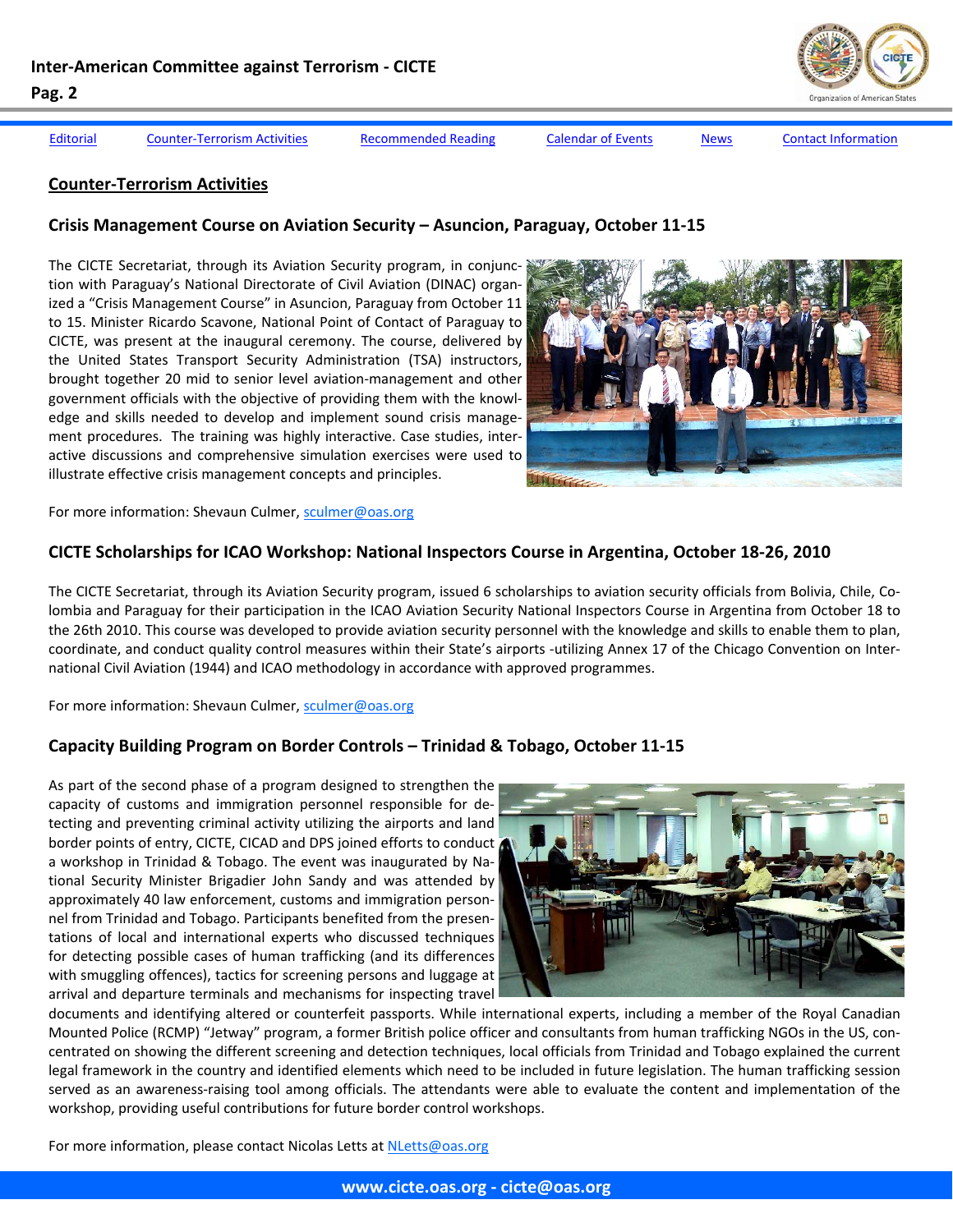Editorial Counter-[Terrorism](#page-1-0) Activities [Recommended](#page-5-0) Reading Calendar of Events [News](#page-7-0) Contact [Information](#page-10-0)

## **Advanced Incident Handling Cyber Security Training Course**



This month, the Cyber Security Program coordinated and hosted a five‐day Advanced Incident Handling Course, which was held at OAS Headquarters in Washington, DC, from October 4‐8, 2010. Stated objectives of the course were to provide technical training in incident detection and management, gain a practical under‐ standing of the various methods used in the analysis of artifacts left in a compromised system and to explore new developments in the computer forensics field, among other relevant topics. Experts Mark Zajicek and Peter Sullivan, both from Carnegie Mel‐ lon University in Pittsburgh, Pennsylvania, guided participants through course material and facilitated the successful realization of the course goals and objectives.

Approximately 30 participants convened from countries across the hemisphere, including: Argentina, Brazil, Chile, Colombia, Costa Rica, Ecuador, El Salvador, Guatemala, Mexico, Panama, Paraguay, Peru, Uruguay, Venezuela, Antigua & Barbuda, Bahamas, Belize, Jamaica and Trinidad & Tobago.

For more information, please contact Brian Sullivan (bsullivan@oas.org), Belisario Contreras (bcontreras@oas.org) or George Soares (gsoares@oas.org).

## **Guyana National Conference on Cyber Security**

On October 20 and 21, the Cyber Security Program of CICTE helped facilitate and coordinate a National Conference on Cyber Security in Georgetown, Guyana. This conference was designed to assist the Government of Guyana in defining Cyber Security and Critical Infra‐ structure Protection, creating and implementing a National Cyber Security Capacity, addressing cyber threats and vulnerabilities, shar‐ ing information among national stakeholders, and assessing cyber security implications for the government of Guyana.

Over ninety participants convened from various government agencies, the University of Guyana, commercial banks, insurance compa‐ nies, and other organizations, and CICTE worked with the United Na‐ tions Office on Drugs and Crime (UNODC), Guyana Telephone and Telegraph Company, the Office of the President, the University of



Guyana and the National Frequency Management Unit to facilitate the conference.

Through deliberation and discussion, a document containing twenty recommendations was prepared and approved by participating delegates, to be submitted to the Government of Guyana for further consideration and action. In addition, the participants agreed that the public and private sectors must work together to promote a comprehensive national cyber security platform.

For more information: George Soares, gsoares@oas.org

For more information click [here](http://www.stabroeknews.com/2010/news/stories/10/21/cyber-security-national-conference-launched/) and click [here.](http://www.guyanachronicleonline.com/site/index.php?option=com_content&view=article&id=20211:national-conference-on-cyber-security-launched&catid=4:top-story&Itemid=8)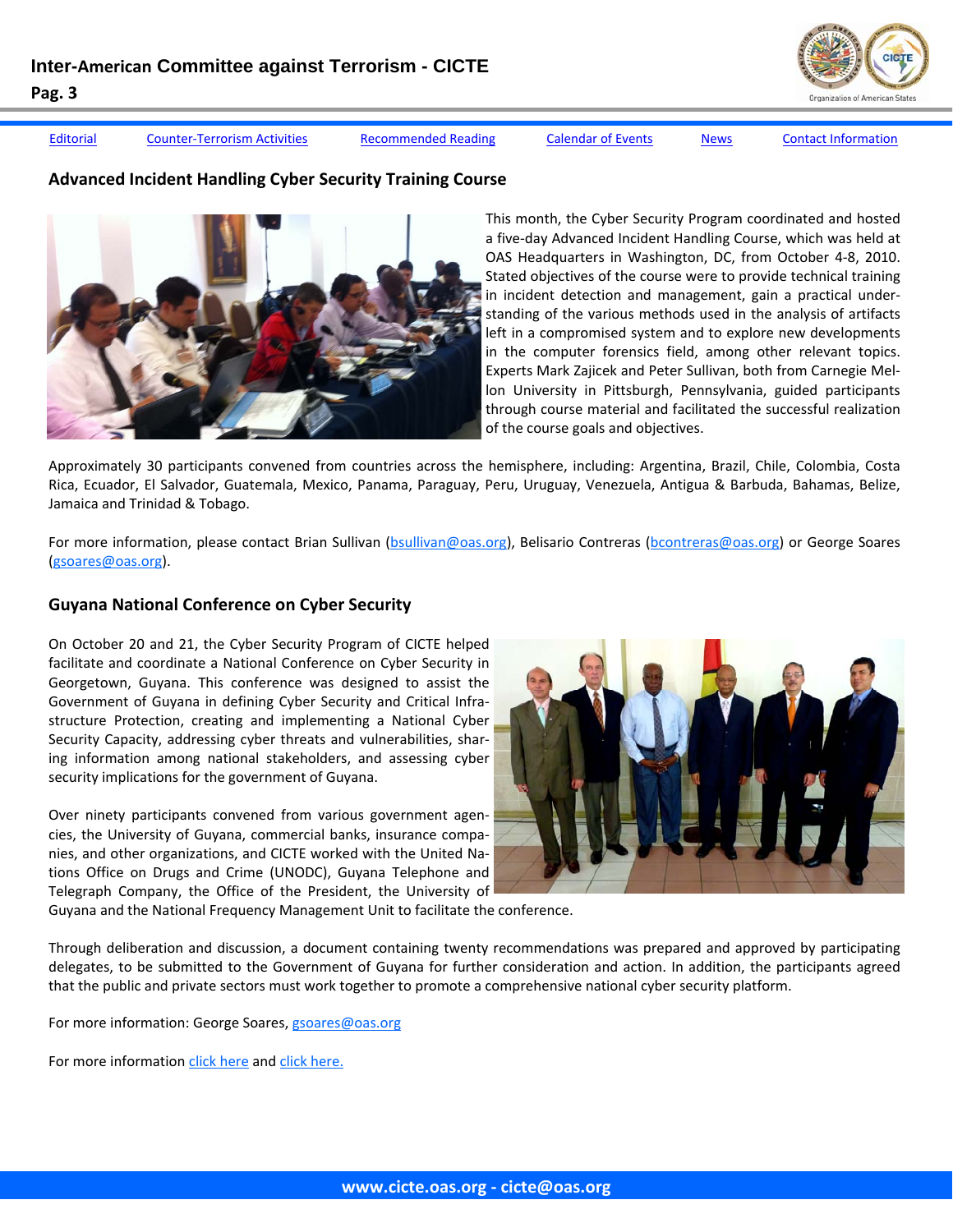Editorial Counter-[Terrorism](#page-1-0) Activities [Recommended](#page-5-0) Reading Calendar of Events [News](#page-7-0) Contact [Information](#page-10-0)

# **Workshop on the Use of the Internet for Terrorist Purposes" in Cartagena**

The United Nations Office on Drugs and Crime (UNODC), in conjunction with the Ministry of the Interior and Justice of the Govern‐ ment of Colombia, and the support of the CICTE Secretariat, organized a workshop on "The Use of the Internet for Terrorist Purposes" in Cartagena, Colombia from October 10 to 13. Officials from nine OAS Member States attended the workshop, including authorities responsible for the investigation and prosecution of cyber crimes and acts of terrorism.

The discussion focused largely on the development of adequate legislative frameworks to deter and respond to terrorist groups' ef‐ forts to use the internet as a tool to carry out their activities. A range of subject matter experts and government officials discussed current threats and efforts to counter these. The CICTE Secretariat highlighted the work that it has done in this area, and presented the OAS Secure Hemispheric Network of CSIRTs and Government Cyber Security Authorities as a tool for promoting the kind of regional cooperation and information‐sharing that is essential to securing cyber space from terrorist and other criminal actors.

For more information: Brian Sullivan (bsullivan@oas.org) and Belisario Contreras (bcontreras@oas.org); More information: click here.

# **OSCE‐ATU ACTIVITIES**

#### **OSCE supports regional exchange of experiences in risk management within customs**

The Action against Terrorism Unit (ATU) co‐sponsored a regional risk manage‐ ment workshop of the World Customs Organization (WCO) on 5‐8 October 2010 in Sevan, Armenia. The workshop was hosted by the State Revenue Com‐ mittee of the Republic of Armenia, under the Japanese Customs Co‐operation Fund, and brought together customs officers from 15 WCO European Mem‐ bers/OSCE participating States.



Risk management is one of the four core elements of the WCO SAFE Framework to Secure and Facilitate Global Trade, which OSCE participating States decided in 2005 to implement as soon as possible (MC.DEC/6/05). Risk management is also one of the ten building blocks for customs modernization identified in WCO's 2008 "Customs in the 21st Century" document.

The workshop in Sevan followed the structure of the proposed Risk Management Compendium currently being drafted for adoption by the WCO in June 2011. The purpose of the Compendium is to provide a harmonized framework for implementing risk management, with a first part devoted to multi-layered risk management architecture, and a second part focused on intelligence-driven risk assessment, profiling and targeting practices.

The presentations and lively discussions during the workshop demonstrated that risk‐management is now widely implemented by customs administrations, albeit through varying solutions and with varying degree of development. The event highlighted several chal‐ lenges faced by customs, including: introducing a risk management "culture" from top-level managers to front-line officers; procuring adapted IT support systems; balancing reliance on IT and the skills of individual customs officers; facilitating inter-agency and crossborder exchange of information and intelligence.

For more information please contact Mehdi.Knani@osce.org or Stefan.Aniszewski@wcoomd.org.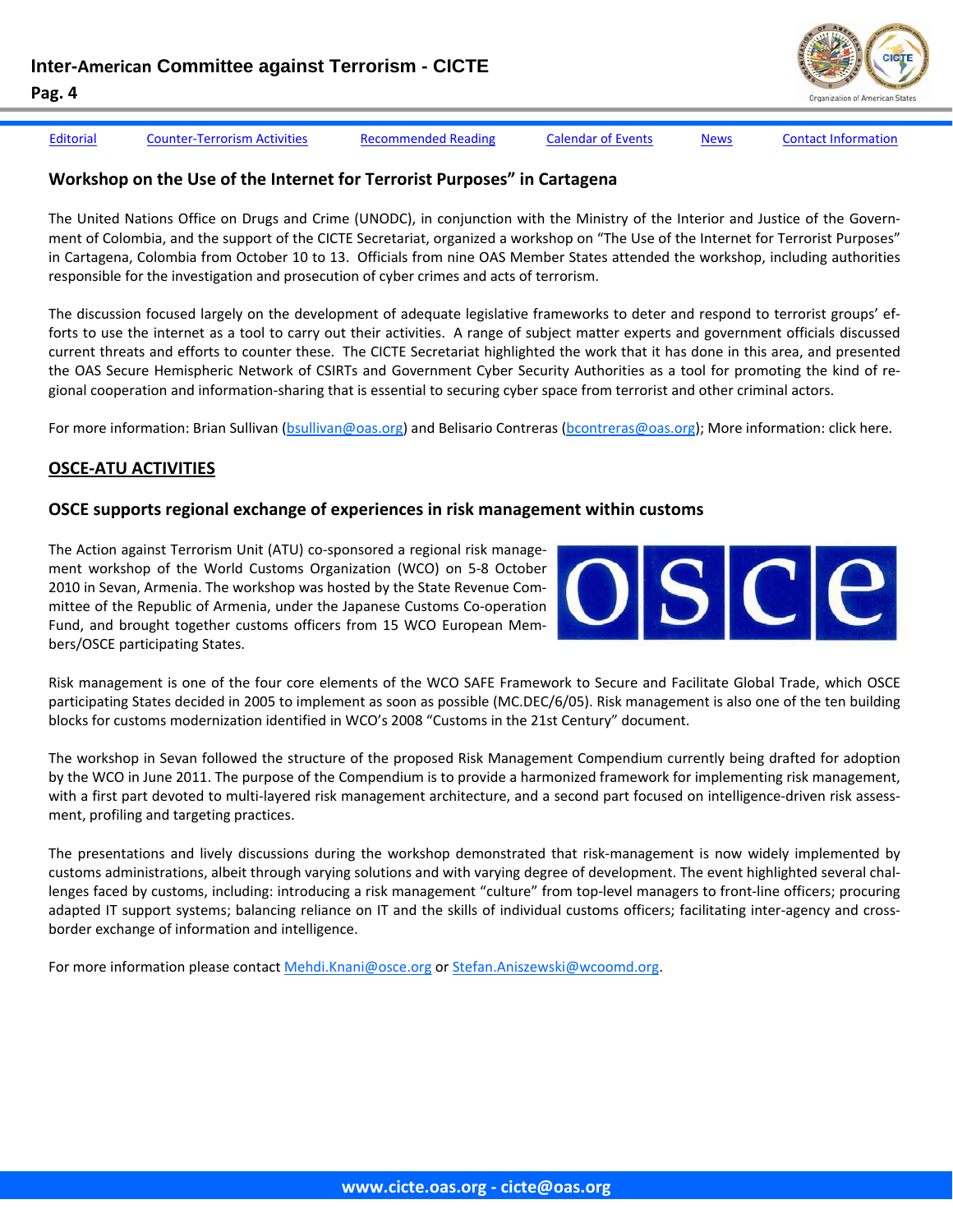#### **COUNCIL OF EUROPE NEWS**

# **Council of Europe instruments:**

1. On 15 October 2010, Slovenia signed the Additional Protocol to the Convention on the Transfer of Sentenced Persons (CETS No. 167). As for today, this Convention has been ratified by 35 States and signed by 4 other States.

2. On 12 October 2010, Serbia signed the European Convention on the Compensation of Victims of Violent Crimes (CETS No. 116). As for today, this Convention has been ratified by 25 States and signed by 8 other States.

# **Council of Europe events:**

1. On 28 – 30 September 2010, the restricted Group of experts on inter‐ national co-operation (PC-OC Mod), enlarged to all PC-OC members, held its  $10<sup>th</sup>$  enlarged meeting in Strasbourg. The group examined the draft

Fourth Additional Protocol to the European Convention on Extradition as well as its draft Explanatory Report.

For further information refer to: www.coe.int/tcj

2. The Committee of experts on the evaluation of anti‐money laundering measures and the financing of terrorism (MONEYVAL) held its 33<sup>rd</sup> Plenary Meeting on 27 September - 1 October 2010. During this meeting, the Committee adopted the report on typologies elaborated in the framework of the typologies project on Money laundering through private pensions funds and the insurance sector. Furthermore, it endorsed the key Principles for Mutual Evaluations and Assessments prepared by the Financial Action Task Force (FATF) in collaboration with FATF style regional bodies, the IMF and World Bank. For further information please refer to: http:// www.coe.int/t/dghl/monitoring/moneyval/

3. On 5 October 2010, the Parliamentary Assembly of the Council of Europe adopted Recommendation 1933 (2010) "Fight against ex‐ tremism: achievements, deficiencies and failures". For full text of the Recommendation, please refer to: http://assembly.coe.int/

4. On 11 – 14 October 2010, the European Committee on Legal Co-operation (CDCJ) held its 85<sup>th</sup> Plenary meeting in Strasbourg. The Committee focused, *inter alia*, on the examination and approval of two new draft legal instruments on: the independence, efficiency and responsibilities of judges and profiling and data protection. For further information please refer to: http://www.coe.int/T/E/ Legal Affairs/Legal co-operation/Steering Committees/cdcj/

# **Forthcoming events:**

‐ The Committee of Experts on the Operation of European Conventions on Co‐Operation in Criminal Matters (PC‐OC) will hold a semi‐ nar on effective tools for mutual legal assistance and its 59<sup>th</sup> meeting in Strasbourg respectively on 2 and  $3-5$  November 2010.

‐ The Lisbon Forum, a platform for dialogue and for sharing experiences, expertise and good practices between Europe and the other continents, will discuss the theme of "Freedom of expression, conscience and religion" on 4‐5 November at Lisbon, Portugal.

- The Council of Europe Committee of Experts on Terrorism (CODEXTER) will hold its 19<sup>th</sup> meeting on 15-16 December in Istanbul, Turkey. This meeting will be followed on 16 (afternoon) – 17 December by the Conference on "Prevention of Terrorism: Prevention Tools, Legal Instruments and their Implementation", organised in the framework of the forthcoming Turkish Chairmanship of the Council of Europe's Committee of Ministers.





Editorial Counter-[Terrorism](#page-1-0) Activities [Recommended](#page-5-0) Reading Calendar of Events [News](#page-7-0) Contact [Information](#page-10-0)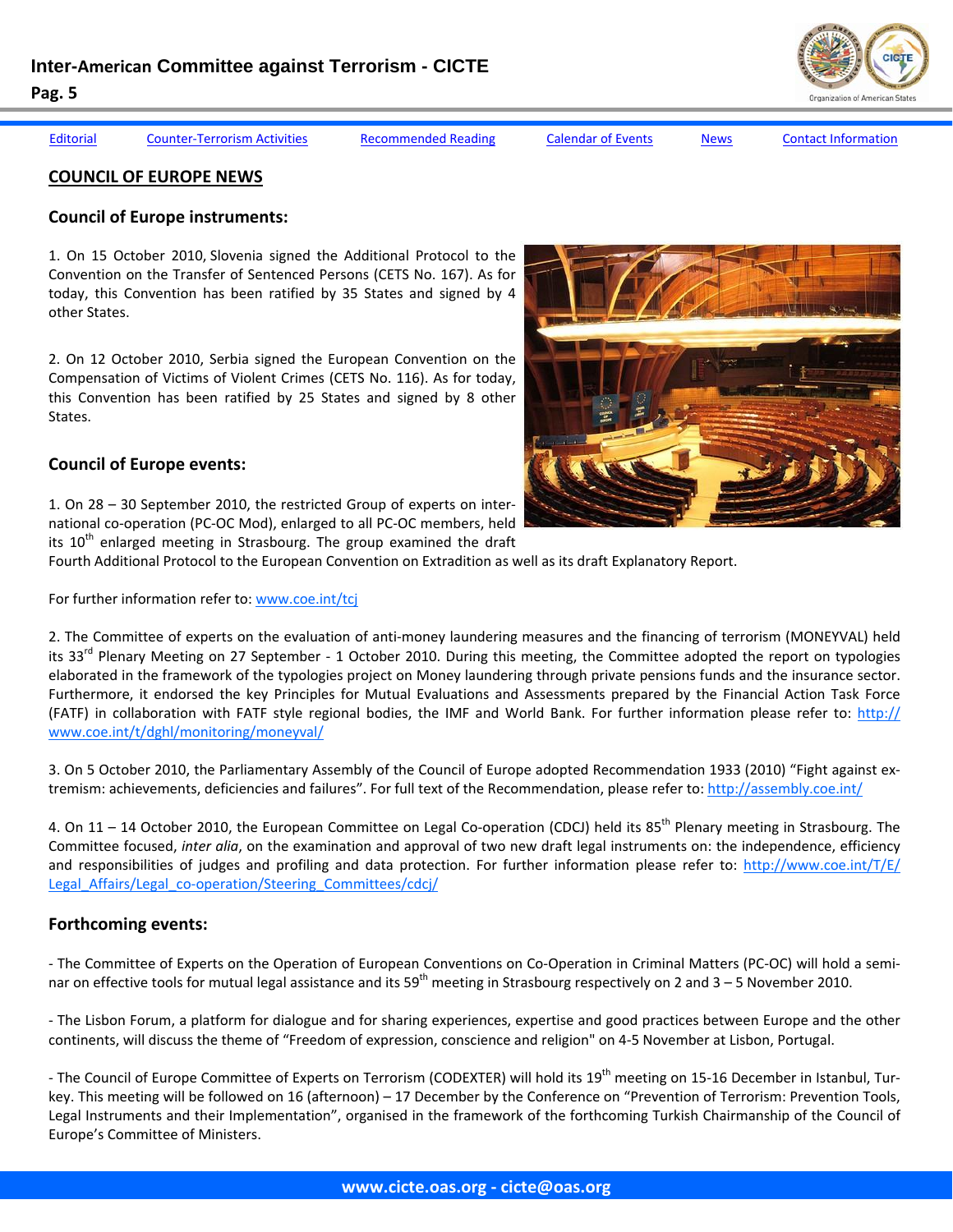<span id="page-5-0"></span>

Editorial Counter-[Terrorism](#page-1-0) Activities Recommended Reading Calendar of Events [News](#page-7-0) Contact [Information](#page-10-0)

# **October Revisions to the Consolidated List of the United Nations Security Council Al‐Qaida and Taliban Sanctions Committee**

An updated October 2010 version of the Consolidated List is accessible in XML, PDF and HTML formats on the Committee's website at the following URL: http://www.un.org/sc/committees/1267/consolist.shtml

# **Frequently Asked Questions on UNSC Resolution 1540**

Resolution 1540 (2004) is a decision of the Security Council taken under Chapter VII of the United Nations Charter affirming that the proliferation of nuclear, chemical and biological weapons, as well as their means of delivery, constitutes

a threat to international peace and security. A list of frequently asked questions (FAQs) can be found on the 1540 Committee's web‐ site at the following URL: http://www.un.org/sc/1540/faq.shtml

#### **RECOMMENDED READING**

# **"Alerts, Alarms and Threats: What to Tell European Citizens about International Terrorism" by Fernando Re‐ inares**

A public awareness about what al‐Qaeda and their affiliate groups or organizations mean to still do in Western Europe should neither cause alarm nor minimize the problem. 

#### **Recent Events**

| <b>Month</b>   | Days            | Event                                                                                                                                                | <b>Venue</b>                        |
|----------------|-----------------|------------------------------------------------------------------------------------------------------------------------------------------------------|-------------------------------------|
| <b>October</b> | 4-5, 2010       | Post-evaluation "161 Fahrenheit" Exercise on Bioterrorism                                                                                            | <b>Mexico City, Mexico</b>          |
|                | $4 - 8,2010$    | Advanced Incident Handling Cyber Security Training Course                                                                                            | Washington DC, USA                  |
|                | $10 - 13, 2010$ | Workshop on the use of Internet for Terrorist Purposes. Organized<br>by UNODC with the participation of the General Secretariat of the<br><b>OAS</b> | Cartagena, Colombia                 |
|                | 11-15, 2010     | <b>Aviation Security Crisis Management National Training</b>                                                                                         | Asuncion, Paraguay                  |
|                | 18-26, 2010     | Scholarships for ICAO National Inspectors Course                                                                                                     | <b>Buenos Aires, Argen-</b><br>tina |
|                | 27-29, 2010     | Workshop on counter-terrorism financing (CICTE - CICAD - UNODC)                                                                                      | Lima, Peru                          |
|                | 27-29, 2010     | <b>Crisis Management Exercise on Port Security</b>                                                                                                   | Rio de Janeiro, Brazil              |
|                | 25-29, 2010     | Course on Detection of Fraudulent Documents and Fraud Preven-<br>tion                                                                                | Santiago de Chile, Chile            |
|                | 20-21, 2010     | <b>Cyber Security Technical Assistance Mission</b>                                                                                                   | Georgetown, Guyana                  |

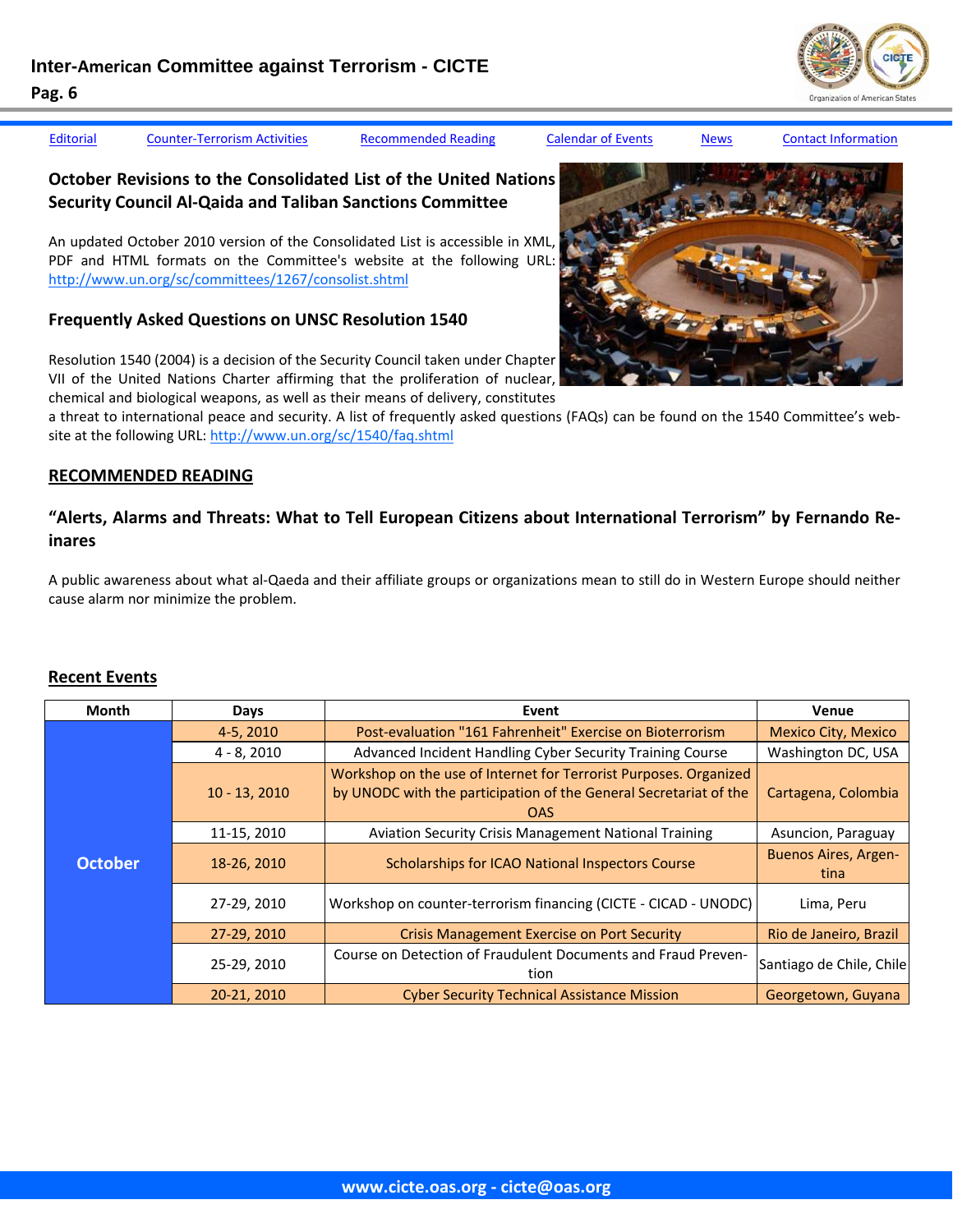

Editorial Counter-Terrorism Activities Recommended Reading Calendar of Events News Contact Information

# **Upcoming Events**

| Month                                                                                      | <b>Days</b>   | Event                                                                                                                                                                                            | Venue                        |  |
|--------------------------------------------------------------------------------------------|---------------|--------------------------------------------------------------------------------------------------------------------------------------------------------------------------------------------------|------------------------------|--|
| <b>November</b>                                                                            | $1-5, 2010$   | Sixth Symposium and Exhibition on ICAO Machine Readable Travel<br>Documents (MRTDs), Biometrics and Security Standards and the<br><b>OAS/CICTE Travel Document Security Hemispheric Workshop</b> | Montreal, Canada             |  |
|                                                                                            | $2-3, 2010$   | Cyber Security Technical Visit for Colombia                                                                                                                                                      | Washington DC, USA           |  |
|                                                                                            | $2-4, 2010$   | Aviation Security Sub-regional Instructor Skills Workshop                                                                                                                                        | Guyana                       |  |
|                                                                                            | 8-10, 2010    | Legislative Assistance Mission                                                                                                                                                                   | Quito, Ecuador               |  |
|                                                                                            | 8-12, 2010    | Scholarships for ICAO Quality Control Course                                                                                                                                                     | Maryland, USA                |  |
|                                                                                            | 8-12, 2010    | Aviation Security Crisis Management National Training                                                                                                                                            | Bogota, Colombia             |  |
|                                                                                            | 11-12, 2010   | Preparatory meetings and workshop on Tourism Security                                                                                                                                            | Panama City, Panama          |  |
|                                                                                            | 15 - 17, 2010 | Best Practices Cyber Security Workshop                                                                                                                                                           | Montevideo, Uruguay          |  |
|                                                                                            | 15-19, 2010   | Sub-regional Workshop for Caribbean countries on Customs Risk<br>Assesment (CICTE - CICAD - UN CTED)                                                                                             | St. Lucia                    |  |
|                                                                                            | 15-19, 2010   | Sub-regional Workshop for Caribbean countries on Maritime and<br>Nuclear Terrorism (CICTE and UNODC)                                                                                             | <b>Barbados</b>              |  |
|                                                                                            | 16-18, 2010   | Aviation Security Sub-regional Instructor Skills Workshop                                                                                                                                        | St. Lucia                    |  |
|                                                                                            | 18-19, 2010   | Preparatory meetings and workshop on Tourism Security                                                                                                                                            | Guatemala City,<br>Guatemala |  |
|                                                                                            | 23-27, 2010   | Specialized Training Course on Tourism Security                                                                                                                                                  | Panama City, Panama          |  |
| <b>December</b>                                                                            | 6-10, 2010    | National Preventive Security Measures Course                                                                                                                                                     | Peru                         |  |
|                                                                                            | 6-10, 2010    | Sub-regional Preventive Security Measures Workshop                                                                                                                                               | <b>Costa Rica</b>            |  |
|                                                                                            | 7-11, 2010    | Specialized Training Course on Tourism Security                                                                                                                                                  | Antigua, Guatemala           |  |
|                                                                                            | 13-17, 2010   | Aviation Security Sub-regional in Cargo Security                                                                                                                                                 | <b>El Salvador</b>           |  |
| *NOTE: Only events that have been formally accepted by host countries appear on this list. |               |                                                                                                                                                                                                  |                              |  |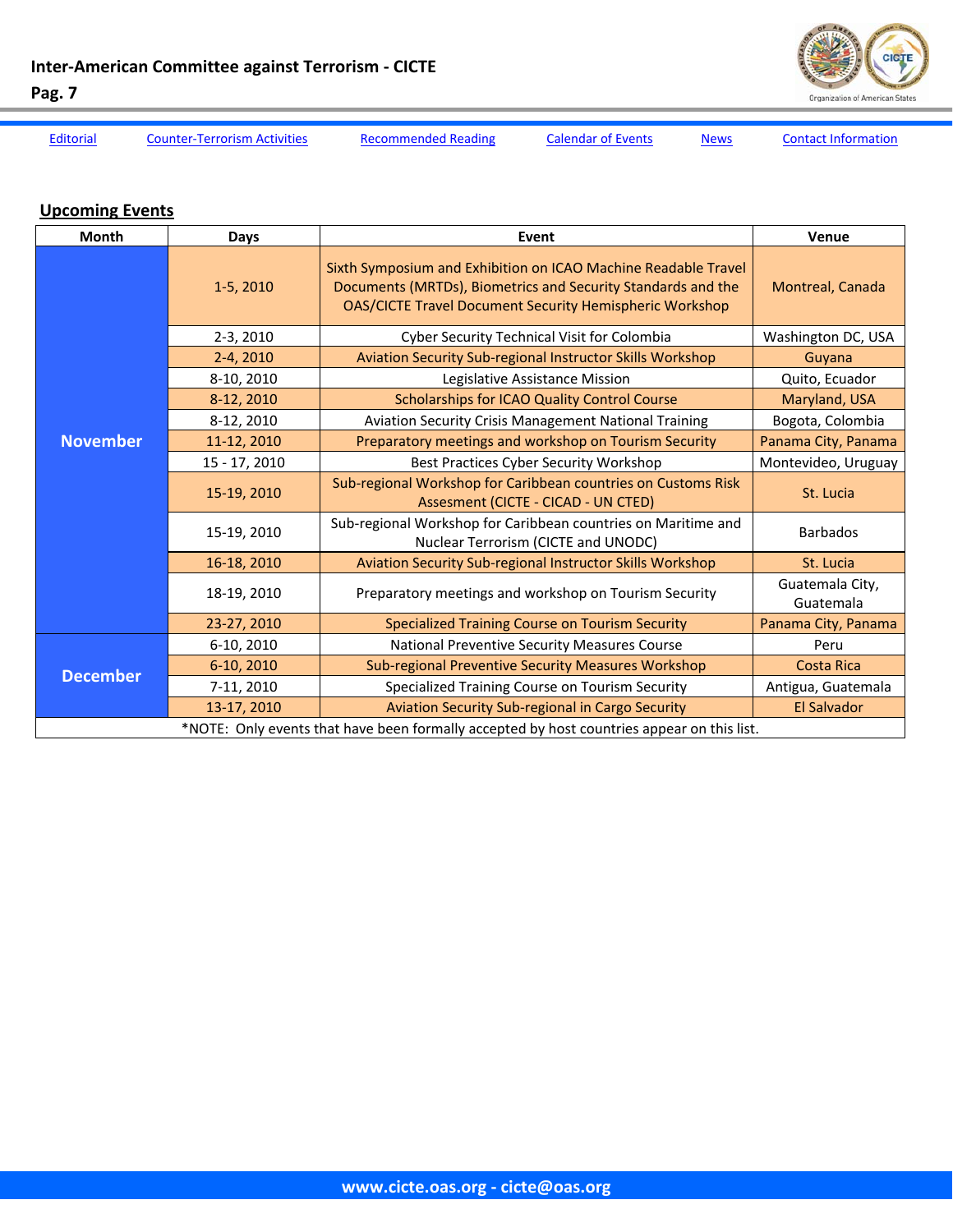

<span id="page-7-0"></span>

Editorial Counter-[Terrorism](#page-1-0) Activities [Recommended](#page-5-0) Reading Calendar of Events News Contact [Information](#page-10-0)

#### **NEWS**

#### **Government of Canada launches Canada's Cyber Security Strategy**

On October 3, the Honourable Vic Toews, Canada's Minister of Public Safety and the Honourable Christian Paradis, Minister of Natural Resources, launched a strategy that will enhance protection from cyber threats for Canadian governments, indus‐ tries and families from coast to coast to coast. Canada's Cyber Security Strategy delivers on the Government's 2010 Speech from the Throne commitment to boost Canada's cyberspace against the growing threat of cyber crimes. The Strategy will invest in securing Government of Canada systems, as well as partnering with other governments and with industry to ensure systems vital to Canadian security, eco-



nomic prosperity and quality of life are protected. It also includes boosting education and awareness to better help Canadians keep their personal information safe and secure when online at home and at work. For more information click [here,](http://www.publicsafety.gc.ca/media/nr/2010/nr20101003-eng.aspx?rss=false) click [here](http://www.vancouversun.com/news/Cyber+security+program+will+protect+Canadians+from+online+attacks/3617381/story.html#ixzz12iz9aPay) and [click](http://cybersecurityreport.nextgov.com/2010/10/canadas_cyber_strategy_vague_too.php) [here.](http://cybersecurityreport.nextgov.com/2010/10/canadas_cyber_strategy_vague_too.php)

#### **Military Leaders from Brazil, Colombia and Peru Define Border Cooperation**

In Leticia, the departmental capital of Amazonas, military commanders from Brazil, Colombia and Peru defined issues of border cooperation. The leaders analyzed various pertinent issues, including efforts to combat narcotrafficking and terrorism, as well as methods for improving military intelligence communication channels. The high command for these three countries also analyzed the exchange of information regarding illegal trafficking flights of drug and weapons in order to achieve their interception.

For more information click [here.](http://www.elespectador.com/noticias/judicial/articulo-230791-jefes-militares-de-brasil-colombia-y-peru-definen-cooperacion-fron)

#### **20 tourists kidnapped in the Mexican city of Acapulco**

Tourists were kidnapped by an armed group in Southern Mexico, and police and military authorities are searching for them. Fernando Monreal, Chief of the Investigative Police of the state of Guerrero, said that the night of September  $30<sup>th</sup>$ , at least 20 people were kidnapped by armed men when they were arriving to the port of Acapulco. There is no further information on the whereabouts, the motives or the authors of the crime. For more information click [here](http://www.eltiempo.com/archivo/documento/CMS-8050620) and click [here.](http://www.elmundo.es/america/2010/10/03/mexico/1286116711.html)

## **Khadr pleads guilty in exchange for repatriation to Canada**

Omar Khadr, reversing years of denial, has admitted he is a murderer, a terrorist and a war criminal, in a deal that may allow the Cana‐ dian son of an prominent al‐Qaeda figure to come home next year.The Harper government, despite its strident denials and years of refusing to intervene, endorsed the deal and made an exchange of diplomatic notes with Washington that should pave the way for Mr. Khadr to serve the remainder of his sentence in Canada, beginning next fall.

For more information click [here.](http://www.theglobeandmail.com/news/world/americas/khadr-pleads-guilty-in-exchange-for-repatriation-to-canada/article1771325/)

## **A narcotrafficking money laundering network related to the FARC falls in Spain**



In Spain, the national police detained in several provinces 41 people involved in a money launder‐ ing plot during a major international operation, according to October 1 reports. Police sources link some of the detainees with the FARC. It is believed that they had laundered 200 million Euro that were sent to Ecuador and Colombia via wire transfers.

For more information click [here.](http://www.elmundo.es/elmundo/2010/10/01/espana/1285955247.html)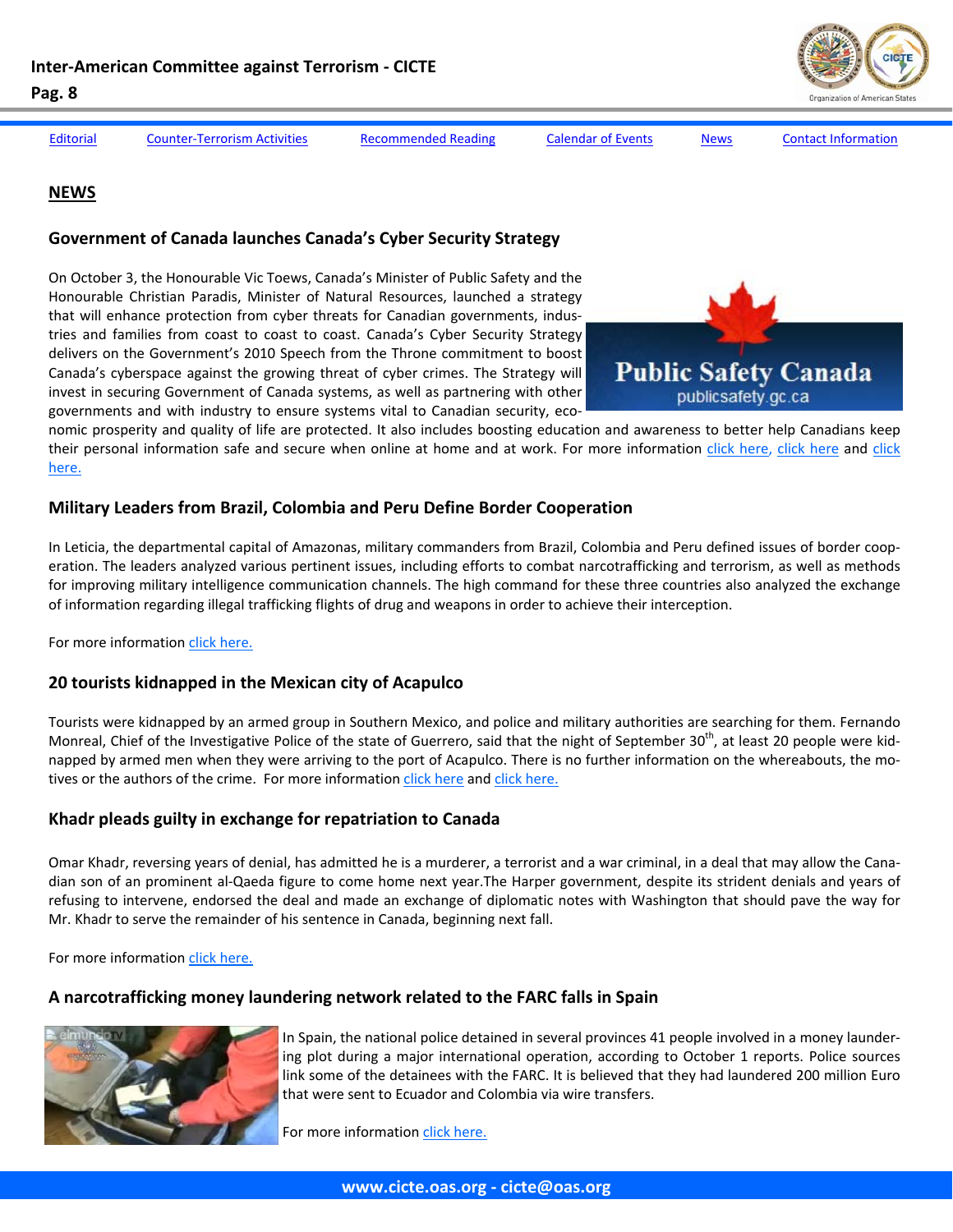

Editorial Counter-[Terrorism](#page-1-0) Activities [Recommended](#page-5-0) Reading Calendar of Events [News](#page-7-0) Contact [Information](#page-10-0)

#### **Spanish Police will interrogate former FARC members**

Agents of the Spanish police will travel to Colombia to interrogate nine former FARC members, now under the reintegration program sponsored by the Colombian government, with the objective of identifying 11 ETA terrorists, with the help of recent photographs. The order was given on October 5 by Judge Eloy Velasco, of the National Court of Spain, as part of an investigation currently underway over accusations that some ETA members could have received training in Venezuelan soil. The former guerrilla members would have participated in some joint sessions.

For more information click [here.](http://www.eltiempo.com/mundo/europa/juez-espanol-ordena-interrogar-a-nueve-ex-guerrilleros-de-las-farc_8083580-4)

## **US charges hackers over bank fraud scheme**

US prosecutors on Thursday charged 70 people allegedly involved in a global cybercrime scheme that used malicious software to steal more than \$3m from dozens of bank accounts. The attacks worked by embedding hidden software in an apparently benign email that, once opened, installed the software and recorded the keystrokes on a victim's computer as they logged into their bank accounts. The hackers took over the accounts and transferred thousands of dollars to hundreds of false-name accounts. The money was allegedly sent or carried in cash overseas in a "money mule" operation, typically using foreign students recruited via online job sites.

For more information click [here,](http://www.ft.com/cms/s/0/aa45aa1e-cccb-11df-a1eb-00144feab49a.html) click [here](http://www.wired.com/threatlevel/2010/09/zeus-botnet-ring/) and click [here.](http://www.wired.com/threatlevel/2010/10/zeus-ukraine-arrests/#more-19753)

#### **'Inspire,' the Al Qaeda magazine in English, is now circulating on the Internet**

Four months ago, Al Qaeda of the Arabic Peninsula (AQPA), the Yemen branch of the movement directed by Osama bin Laden, pub‐ lished the first edition of the magazine, 'Inspire.' This internet publication is written entirely in English, and includes instructions for making a bomb. During the week of October 13, the second installment of 'Inspire' began circulating on the internet, complete with an exhortation to attack the multitudes in western countries. "This is something new, and is the first time Al Qaeda has launched a publi‐ cation in English," said Dominique Thomas, an expert from Paris on Islamic groups.

For more information click [here.](http://www.eltiempo.com/mundo/medio-oriente/circula-en-internet-inspire-la-revista-en-ingles-de-al-qaeda_8143600-4)

## **U.N. urges better cooperation on drug trafficking as it fuels global terrorism**

Drug traffickers are making hundreds of millions of dollars every single day and countries must step up co‐ operation to stop an illegal trade which fuels global terrorism, the United Nations crime chief said on Mon‐ day, October 18. "Cocaine and heroin traffickers are earning almost \$280 million every day," said Yuri Fedotov, a Russian diplomat who took over as executive director of the United Nations Office on Drugs and Crime (UNODC). Fedotov urged better use of the U.N. Convention against Transnational Organized Crime, a pact adopted in Palermo 10 years ago which he said was a major landmark in international law providing a basis for extraditions, intelligence‐sharing and joint investigations. "The convention is a powerful tool, but it remains underutilized."



For more information click [here.](http://www.reuters.com/article/idUSTRE69H31F20101018)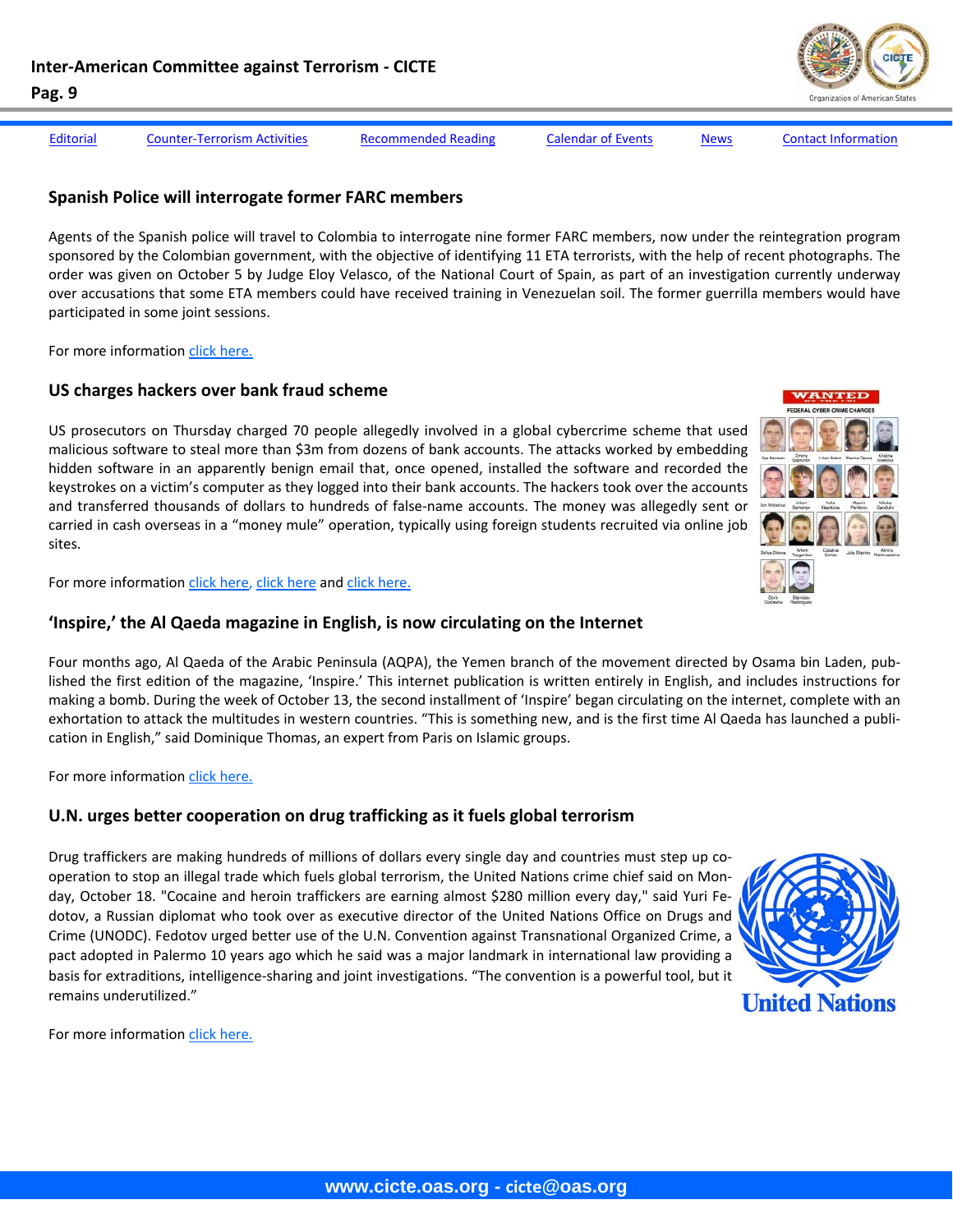Editorial Counter-[Terrorism](#page-1-0) Activities [Recommended](#page-5-0) Reading Calendar of Events [News](#page-7-0) Contact [Information](#page-10-0)

#### **Colombian Police creates center for nuclear security**

The Colombian police have created a center for Nuclear Security, whose objectives will be to monitor the possible trafficking and use of radioactive material by the FARC, warned Rafael Parra, the director in charge of the institution. "The stated intention of the FARC was to acquire uranium in Europe, and we know that the intentions for acquiring such materials are to cause even more lethal damage to the same community in which they have been committing acts of terrorism for many years," said general Parra. For this reason, the Colombian authorities have created the National Nuclear Security Center, which opened on October 19, and will support the International Atomic Energy Agency in order to improve prevention, detection and response to incidents involving nuclear and radioactive material.

For more information click [here](http://www.elespectador.com/noticias/judicial/articulo-230370-policia-crea-centro-seguridad-nuclear) and click [here.](http://www.bbc.co.uk/news/world-latin-america-11580759?utm_source=BBC+News+UK&utm_medium=twitter)

# **Tunnels, Waterways Exploit Border Security Holes**

October 19 ‐ As violence along the United States‐Mexico border continues to escalate, the U.S. government is beefing up border security. In fiscal years 2009 and 2010, criminal arrests along the border -- three-quarters of which were for drug or human smuggling -- were up 12 percent compared to the two previous years. Meanwhile, apprehensions for illegal border crossings are falling, suggesting fewer people are attempting to enter the U.S. illegally. Since 2001, 111 tunnels have been discovered along the southern border, with tunneling activity increasing 65 per‐ cent in the past two years.



For more information click [here.](http://www.cbsnews.com/8301-503543_162-20020025-503543.html)

#### **France arrests 12 in anti‐terror raids**

On October 5, police in France have arrested 12 people and seized guns and ammunition in anti‐terrorism raids in the south of the country. The raids come as security sources in some Western countries warn of a plot to attack public targets in Europe.

For more information click [here.](http://www.bbc.co.uk/news/world-europe-11477652)

## **Arab Countries Study Protocol for Combating Maritime Piracy**

Representatives of various Arab countries gathered in Cairo on October 20 to study a draft protocol for combating piracy in regional and international waters. Among the points of the draft protocol is the development of a mechanism to clarify the area of jurisdiction of each country in case of pirate aggression.

For more information click [here.](http://www.elespectador.com/noticias/elmundo/articulo-230724-paises-arabes-estudian-protocolo-luchar-contra-pirateria-maritima)